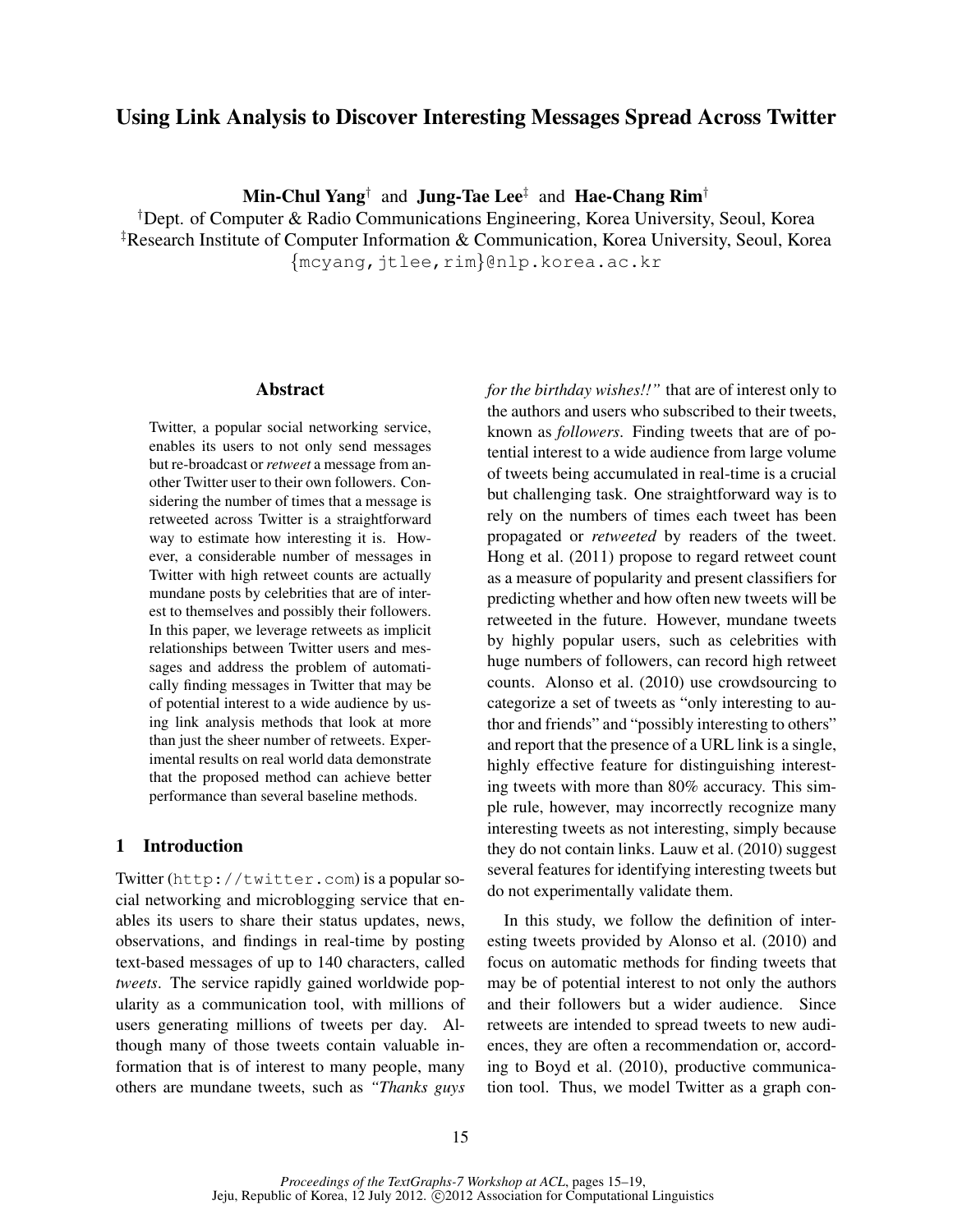sisting of user and tweet nodes implicitly connected by retweet links, each of which is formed when one user retweets what another user tweeted. We present a variant of the popular HITS algorithm (Kleinberg, 1999) that exploits the retweet link structure as an indicator of how interesting an individual tweet is. Specifically, we draw attention on the fact that not all retweets are meaningful. Some users retweet a message, not because of its content, but only because they were asked to, or because they regard retweeting as an act of friendship, loyalty, or homage towards the person who originally tweeted (Boyd et al., 2010). The algorithm proposed in this paper is designed upon the premise that not all retweet links are created equal, assuming that some retweets may carry more importance or weight than others. Welch et al. (2011) and Romero et al. (2011) similarly extend link analysis to Twitter, but address essentially different problems. We conduct experiments on real world tweet data and demonstrate that our method achieves better performance than the simple retweet count approach and a similar recent work on Twitter messages (Castillo et al., 2011) that uses supervised learning with a broad spectrum of features.

#### 2 Proposed Method

We treat the problem of finding interesting tweets as a ranking problem where the goal is to derive a scoring function which gives higher scores to interesting tweets than to uninteresting ones in a given set of tweets. To derive the scoring function, we adopt a variant of HITS, a popular link analysis method that emphasizes mutual reinforcement between authority and hub nodes (Kleinberg, 1999).

Formally, we model the Twitter structure as directed graph  $G = (N, E)$  with nodes N and directional edges  $E$ . We consider both users  $U =$  ${u_1, \ldots, u_{n_u}}$  and tweets  $T = {t_1, \ldots, t_{n_t}}$  as nodes and the retweet relations between these nodes as directional edges. For instance, if tweet  $t_a$ , created by user  $u_a$ , retweets  $t_b$ , written by user  $u_b$ , we create a retweet edge  $e_{t_a,t_b}$  from  $t_a$  to  $t_b$  and another retweet edge  $e_{u_a, u_b}$  from  $u_a$  to  $u_b$ .<sup>1</sup> Strictly speaking, G has two subgraphs, one based only on the user nodes and another based on the tweet nodes. Instead of running HITS on the tweet subgraph right away, we first run it on the user subgraph and let tweets inherit the scores from their publishers. Our premise is that the scores of a user is an important prior information to infer the scores of the tweets that the user published.

User-level procedure: We first run the algorithm on the user subgraph.  $\forall u_i$ , we update the authority scores  $A(u_i)$  as:

$$
\sum_{\forall j: e_{u_j, u_i} \in E} \frac{|\{u_k \in U : e_{u_j, u_k} \in E\}|}{|\{k : e_{u_j, u_k} \in E\}|} \times H(u_j) \tag{1}
$$

Then,  $\forall u_i$ , we update the hub scores  $H(u_i)$  to be:

$$
\sum_{\forall j: e_{u_i, u_j} \in E} \frac{|\{u_k \in U : e_{u_k, u_j} \in E\}|}{|\{k : e_{u_k, u_j} \in E\}|} \times A(u_j) \tag{2}
$$

A series of iterations is performed until the scores are converged. After each iteration, the authority/hub scores are normalized by dividing each of them by the square root of the sum of the squares of all authority/hub values. When this user-level stage ends, the algorithm outputs a function  $S_{U_A}$ :  $U \rightarrow [0, 1]$ , which represents the user's final authority score, and another function  $S_{U_H}$ :  $U \rightarrow$  $[0, 1]$ , which outputs the user's final hub score. Note that, unlike the standard HITS, the authority/hub scores are influenced by edge weights that reflect the retweet behaviors of individual users. The idea here is to dampen the influence of users who devote most of their retweet activities toward a very few other users, such as celebrities, and increase the weight of users who retweet many different users' tweets. To demonstrate the effectiveness of the parameter, we have done some preliminary experiments. The column User $_{from}$  in Table 1 shows the retweet behavior of users who retweeted tweets belonging to "uninteresting" and "interesting" classes observed in our Twitter dataset. The values are calculated by the ratio of all other users that a user retweeted to all retweet outlinks from the user; a value closer to 1 means that outlinks are pointed to many different users. $<sup>2</sup>$  We observe that the value for users</sup> who retweeted interesting tweets is shown to be higher, which means that they tend to retweet messages from many different users, more than users who retweeted uninteresting ones.

<sup>&</sup>lt;sup>1</sup>Note that two user nodes can have multiple edges.

 $2$ For calculating the ratios, we limit the target to users who retweeted two or more times in our dataset.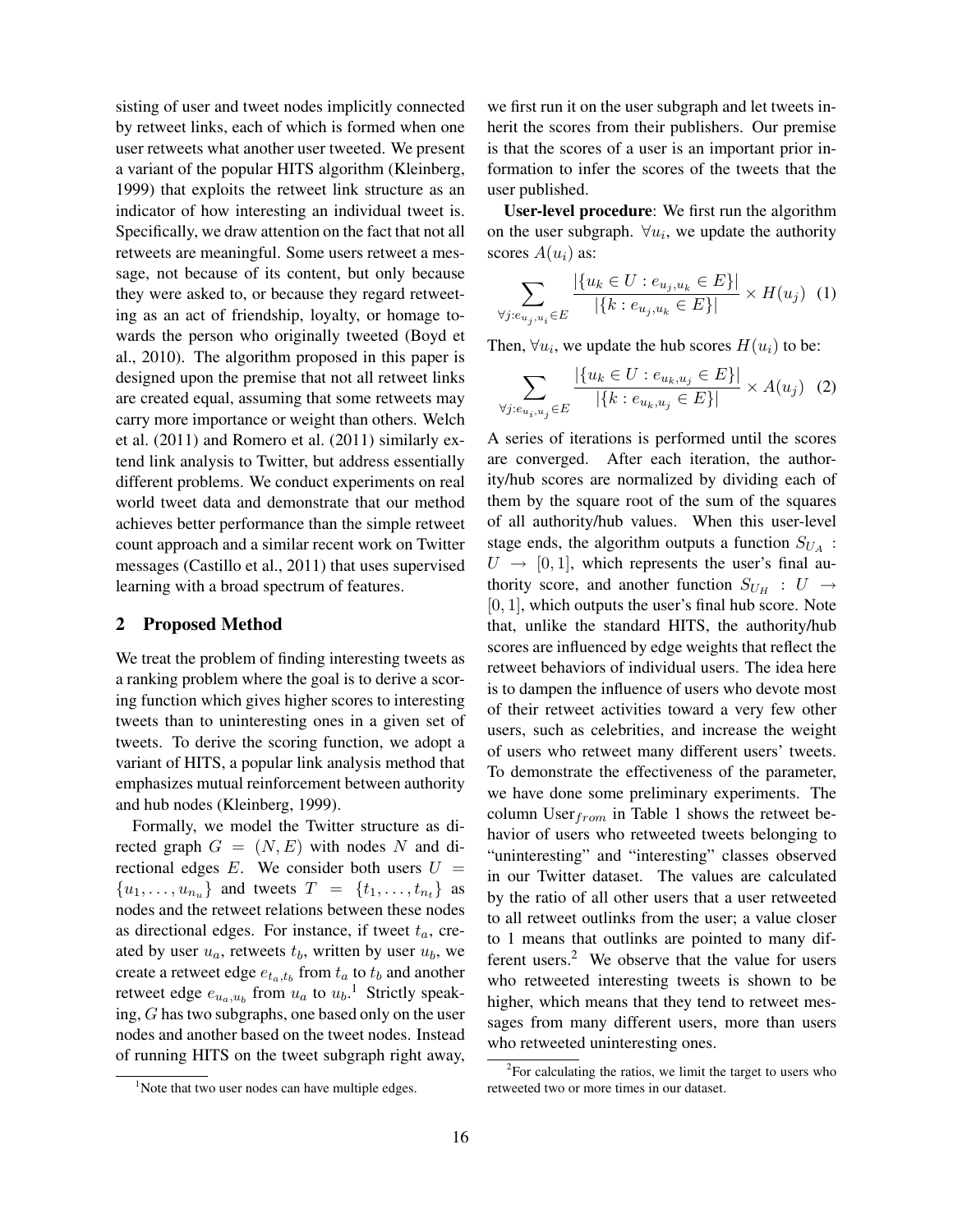| Class                | User $_{from}$ | $F = \alpha$ | #    |
|----------------------|----------------|--------------|------|
| Not Interesting      | 0.591          | 0.252        | 1985 |
| Possibly Interesting | 0.711          | 0.515        | 1115 |
| <b>Both</b>          | 0.634          | 0.346        | 3100 |

Table 1: Dataset analysis.

Tweet-level procedure: After the user-level stage, we start computing the scores of the tweet nodes. In each iteration, we start out with each tweet node initially inheriting the scores of its publisher. Let  $P: T \to U$  be a function that returns the publisher of a given tweet.  $\forall t_i$ , we update  $A(t_i)$  to be:

$$
S_{U_A}(P(t_i)) + \sum_{\forall j: e_{t_j, t_i} \in E} F(e_{t_j, t_i}) \times H(t_j) \quad (3)
$$

Then,  $\forall t_i$ , we update  $H(t_i)$  to be:

$$
S_{U_H}(P(t_i)) + \sum_{\forall j: e_{t_i, t_j} \in E} F(e_{t_i, t_j}) \times A(t_j) \quad (4)
$$

where  $F(e_{t_a,t_b})$  is a parameter function that returns  $\alpha > 1$  if  $P(t_a)$  is not a follower of  $P(t_b)$  and 1 otherwise. It is intuitive that if users retweet other users' tweets even if they are not friends, then it is more likely that those tweets are interesting. The column  $F = \alpha$  in Table 1 shows the ratio of all unfollowers who retweeted messages in a particular class to all users who retweeted messages in that class, observed in our dataset. We observe that users retweet interesting messages more, even when they do not follow the publishers. Similar observation has also been made by Recuero et al. (2011). After each iteration, the authority/hub scores are normalized as done in the user-level. After performing several iterations until convergence, the algorithm finally outputs a scoring function  $S_{T_A}: T \to [0,1],$  which represents the tweet node's final authority score. We use this function to produce the final ranking of tweets.

Text pattern rules: We observe that in some cases users retweet messages from their friends, not because of the contents, but via retweet requests to simply evoke attention. To prevent useless tweets containing such requests from receiving high authority scores, we collect 20 simple text pattern matching rules that frequently appear in those tweets. Specifically, we let the rules make influence while

updating the scores of tweets by modifying the summations in Eq. (3) and (4) respectively as:

$$
\sum_{\forall j: e_{t_j, t_i} \in E} F(e_{t_j, t_i}) \times R(t_i) \times H(t_j) \tag{5}
$$

$$
\sum_{\forall j: e_{t_i, t_j} \in E} F(e_{t_i, t_j}) \times R(t_j) \times A(t_j) \tag{6}
$$

where  $R(t)$  is a rule-based function that returns 0 if tweet  $t$  contains one of the pre-defined text patterns and 1 otherwise. Such patterns include *"RT this if"* and *"If this tweet gets RT \* times I will"*.

#### 3 Experiment and Discussion

Our Twitter dataset is collected during 31 days of October 2011, containing 64,107,169 tweets and 2,824,365 users. For evaluation, we generated 31 immediate Twitter graphs composed of 1.5 million retweet links in average and 31 initially ranked lists of tweets, each consisting of top 100 tweets created on a specific date of the month with highest retweet counts accumulated during the next 7 days. Two annotators were instructed to categorize each tweet as interesting or not, by inspecting its content as done in the work of Alonso et al. (2010). In case of disagreement (about 15% of all cases), a final judgment was made by consensus between the two annotators. We observe that the ratio of tweets judged to be interesting is about 36%; the column '#' in Table 1 shows the actual counts of each class. The goal of this evaluation is to demonstrate that our method is able to produce better ranked lists of tweets by reranking interesting tweets highly.

Table 2 reports the ranking performance of various methods in terms of Precisions @10 and @20, R-Precision, and MAP. We compare our approach to four baselines. The first baseline, #RT, is obviously based on retweet counts; tweets with higher retweet counts are ranked higher. The second baseline, #URL+#RT, favors tweets that contain URL links (Alonso et al., 2010). Since it is less likely for a tweet to contain more than one link, we additionally use #RT to break ties in tweet ranking. Thirdly,  $HITS_{original}$ , is the standard HITS algorithm run on both user and tweet subgraphs that calculates authority/hub scores of a node purely by the sum of hub values that point to it and the sum of authority values that it points to, respectively, during iterations;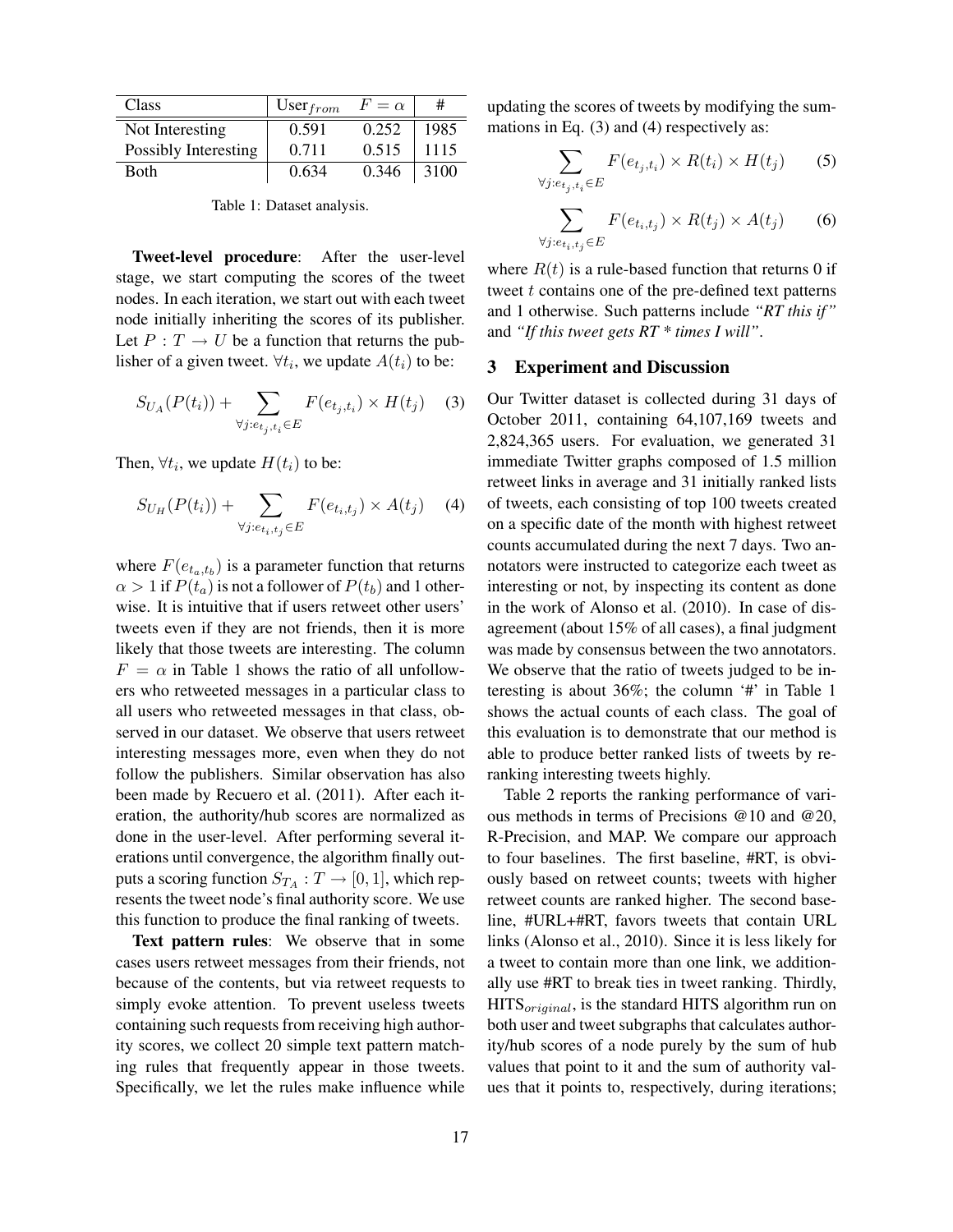| Method            | P@10  | P@20  | R-Prec | <b>MAP</b> |
|-------------------|-------|-------|--------|------------|
| #RT               | 0.294 | 0.313 | 0.311  | 0.355      |
| #URL+#RT          | 0.245 | 0.334 | 0.362  | 0.361      |
| $HITS_{original}$ | 0.203 | 0.387 | 0.478  | 0.465      |
| $ML_{message}$    | 0.671 | 0.645 | 0.610  | 0.642      |
| $ML_{all}$        | 0.819 | 0.795 | 0.698  | 0.763      |
| $HITS_{proposed}$ | 0.881 | 0.829 | 0.744  | 0.807      |

Table 2: Performance of individual methods

no other influential factors are considered in the calculations. Lastly, we choose one recent work by Castillo et al. (2011) that addresses a related problem to ours, which aims at learning to classify tweets as credible or not credible. Although interestingness and credibility are two distinct concepts, the work presents a wide range of features that may be applied for assessing interestingness of tweets using machine learning. For re-implementation, we train a binary SVM classifier using features proposed by Castillo et al. (2011), which include features from users' tweet and retweet behavior, the text of the tweets, and citations to external sources; we use the probability estimates of the learned classifier for re-ranking. $3$  We use leave-one-out cross validation in order to evaluate this last approach, denoted as  $ML_{all}$ .  $ML_{message}$  is a variant that relies only on message-based features of tweets. Our method, with  $\alpha$  empirically set to 7, is denoted as HITS<sub>proposed</sub>.

We observe that #RT alone is not sufficient measure for discovering interesting tweets. Additionally leveraging #URL helps, but the improvements are only marginal. By manually inspecting tweets with both high retweet counts and links, it is revealed that many of them were tweets from celebrities with links to their self-portraits photographed in their daily lives, which may be of interest to their own followers only.  $HITS_{original}$  performs better than both #RT and #URL across most evaluation metrics but generally does not demonstrate good performance. ML<sub>message</sub> always outperform the first three significantly; we observe that tweet lengths in characters and in words are the two most effective message-based features for finding interesting tweets. The results of  $ML_{all}$  demonstrates that more

| Method            | P@10  | P@20  | R-Prec | <b>MAP</b> |
|-------------------|-------|-------|--------|------------|
| $HITS_{proposed}$ | 0.881 | 0.829 | 0.744  | 0.807      |
| $w/o$ User        | 0.677 | 0.677 | 0.559  | 0.591      |
| $w/o$ Tweet       | 0.861 | 0.779 | 0.702  | 0.772      |
| $w/o$ Rule        | 0.858 | 0.81  | 0.733  | 0.781      |

Table 3: Contributions of individual stages.

reasonable performance can be achieved when userand propagation-based features are combined with message-based features. The proposed method significantly outperforms all the baselines. This is a significant result in that our method is an unsupervised approach that relies on a few number of tweet features and does not require complex training.

We lastly report the contribution of individual procedures in our algorithm in Table 3 by ablating each of the stages at a time. "*w/o User*" is when tweet nodes do not initially inherit the scores of their publishers. "*w/o Tweet*" is when tweets are re-ranked according to the authority scores of their publishers. "*w/o Rule*" is when we use Eq. (3) and (4) instead of Eq. (5) and (6) for updating tweet scores. We observe that the user-level procedure plays the most crucial role. We believe this is because of the ability of HITS to distinguish good "hub-users". Since authoritative users can post ordinary status updates occasionally in Twitter, we cannot always expect them to create interesting content every time they tweet. However, good hub-users $4$ tend to continuously spot and retweet interesting messages; thus, we can expect the tweets they share to be interesting steadily. The role of hubs is not as revealed on the tweet side of the Twitter graph, since each tweet node can only have at most one retweet outlink. The exclusion of text pattern rules does not harm the overall performance much. We suspect this is because of the small number of rules and expect more improvement if we add more effective rules.

### Acknowledgments

This work was supported by the Ministry of Knowledge Economy of Korea, under the title "Development of social web issue detection-monitoring & prediction technology for big data analytic listening platform of web intelligence (10039158)".

<sup>&</sup>lt;sup>3</sup>We do not use some topic-based features in (Castillo et al., 2011) since such information is not available in our case.

<sup>4</sup>Often referred to as *content curators* (Bhargava, 2009).